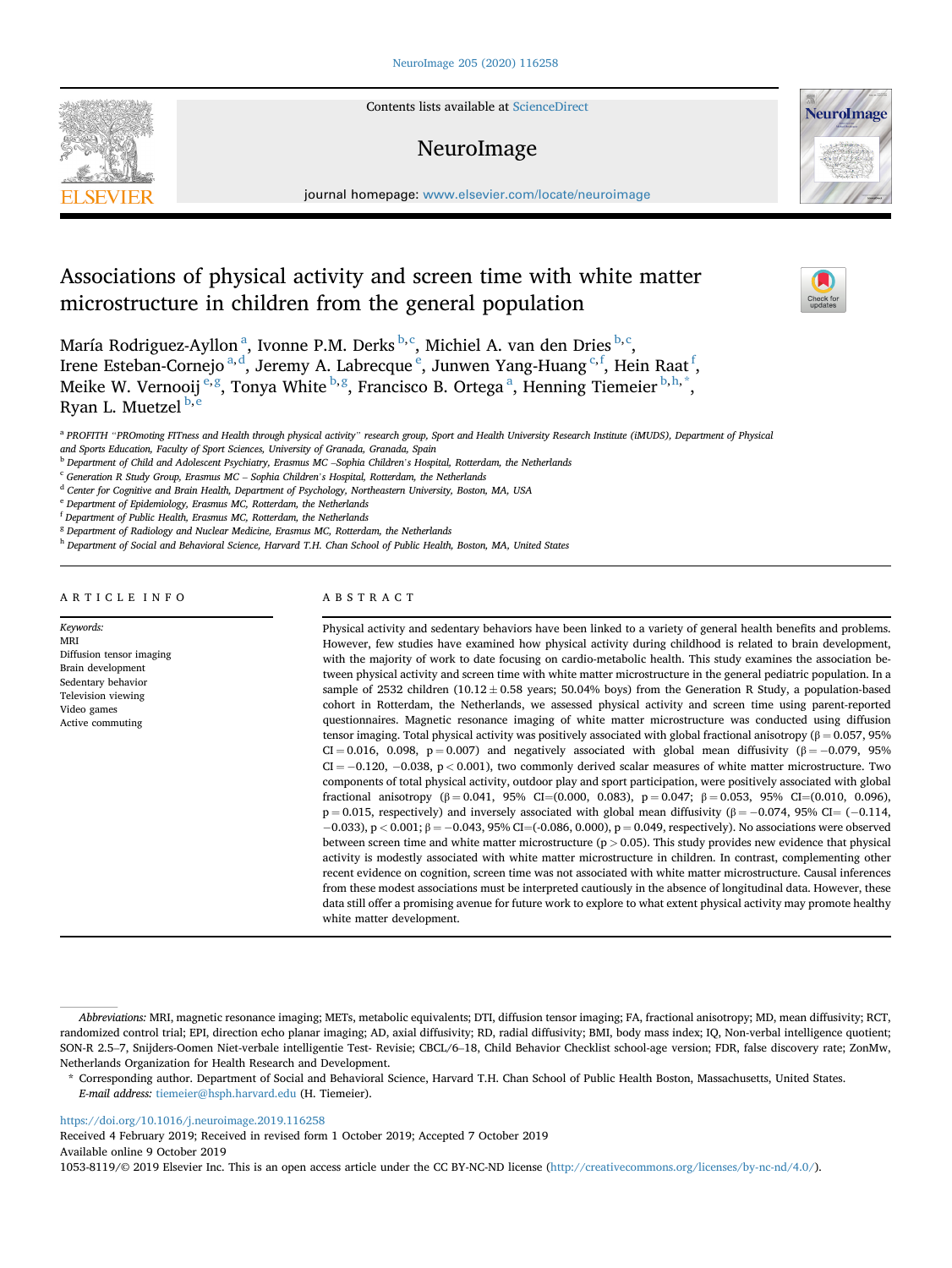#### 1. Introduction

Despite compelling evidence suggesting physical activity plays an important role in general health [\(Lee et al., 2012\)](#page-7-0), a substantial proportion of youth do not meet the recommended levels of physical activity ([Hallal et al., 2012\)](#page-7-0). During childhood and adolescence, the brain undergoes a variety of developmental changes in white and gray matter structure [\(Lenroot and Giedd, 2006;](#page-7-0) [Schmithorst and Yuan, 2010\)](#page-7-0), which also coincide with changes in behavior and cognition. During this sensitive period of maturation, a number of environmental factors have been shown to be related to the brain's white matter macrostructure and microstructure ([Frodl et al., 2012;](#page-7-0) [Hanson et al., 2013;](#page-7-0) [Bick and Nelson,](#page-6-0) [2016\)](#page-6-0), yet little work has explored to what extent physical activity and sedentary behavior, associate with white matter in children.

Physical activity and sedentary behavior are the two independent behaviors that occupy all waking hours of a day. Physical activity, defined as any body movement that increases energy expenditure (e.g. active commuting, outdoor play, or sport participation) ([Caspersen et al.,](#page-6-0) [1985\)](#page-6-0), has been consistently linked to mental health benefits across a person's lifespan [\(Biddle et al., 2018;](#page-6-0) [Chekroud et al., 2018](#page-7-0)). On the other hand, sedentary behavior, defined as any waking behavior characterized by an energy expenditure  $\leq$ 1.5 metabolic equivalents (METs), while in a sitting, reclining or lying posture ([Tremblay et al., 2017\)](#page-7-0), has become a central component of the daily lives of children. Therefore, the debate about whether sedentary behavior, specifically recreational screen time, negatively impacts children mental health is becoming increasingly important. Recent work has suggested that while negative associations are observed between screen time (i.e., technology use and playing videogames) and mental health and cognition in young people, they are likely too small in magnitude to warrant policy change [\(Fergu](#page-7-0)[son, 2017](#page-7-0); [Orben and Przybylski, 2019\)](#page-7-0). Though previous work has studied the association of these two behaviors with indicators of mental health in childhood, little work has examined any neural correlates.

Magnetic resonance imaging (MRI) offers an in vivo view into the developing brain. White matter neuronal tissue consists of axons wrapped in the lipid-rich myelin sheath and is responsible for providing fast and efficient connections throughout cortex and subcortex. Diffusion tensor imaging (DTI) is able to sample features of the microstructural architecture of white matter. Fractional anisotropy (FA) and mean diffusivity (MD) are two commonly derived scalar metrics from DTI. FA represents the degree to which water diffuses preferentially along one axis (i.e., the diffusion is hindered by structures such as myelin and tightly packed axons), and has shown to increase with age during child and adolescent brain development [\(Giorgio et al., 2010](#page-7-0); [Schmithorst and](#page-7-0) [Yuan, 2010](#page-7-0); [Tamnes et al., 2018\)](#page-7-0) and in many cases to be lower in the context of various neurological and psychiatric diseases [\(Hulvershorn](#page-7-0) [et al., 2011](#page-7-0); [Ayling et al., 2012](#page-6-0); [Aoki et al., 2018\)](#page-6-0). MD is the simple average diffusion, with higher levels indicating relatively unimpeded diffusion (i.e., it is negatively correlated with FA). Numerous studies have demonstrated that developmental changes in white matter microstructure occur throughout childhood [\(Schmithorst and Yuan, 2010;](#page-7-0) [Stiles and Jernigan, 2010](#page-7-0)), and the technique has been shown to be sensitive to subtle features of psychopathology [\(Muetzel et al., 2017\)](#page-7-0). However, little work has explored whether physical activity or screen time are associated with white matter microstructure.

In one randomized control trial (RCT) of overweight 8–11 year-old children, the effect of an 8-month exercise intervention on white matter microstructure was examined ([Krafft et al., 2014;](#page-7-0) [Schaeffer et al.,](#page-7-0) [2014\)](#page-7-0). This study showed that FA increased in the uncinate and superior longitudinal fasciculus in the intervention group. Similarly, another RCT examined the effects of an after-school exercise program on the microstructure of white matter tracts in 7- to 9-year-old children. This study found that children who participated in the exercise program showed increased white matter microstructure in the genu of the corpus callosum

([Chaddock-Heyman et al., 2018](#page-6-0)). In addition, a cross-sectional study demonstrated that, in 9-to-10 year-old children, higher levels of cardiorespiratory fitness were associated with greater FA in sections of the corpus callosum, corona radiata, and superior longitudinal fasciculus ([Chaddock-Heyman et al., 2014\)](#page-6-0). However, greater cardiorespiratory fitness was also associated with lower FA in the corticospinal tract ([Herting et al., 2014](#page-7-0)). Collectively, it is difficult to draw conclusions from this limited literature, which largely focuses on the relation between cardiorespiratory fitness, exercise and white matter microstructure, omitting the constructs of physical activity (e.g., outdoor play, active commuting, and sport participation). Further, to our knowledge, no other studies have examined whether screen time is associated with white matter microstructure in children.

The present study examined the associations of physical activity and screen time with white matter microstructure in 10-year old children from the general population. Based on previous literature, we hypothesized higher levels of physical activity would be related to higher FA and lower MD. We hypothesized increased screen time would be related to lower FA and higher MD, however, in line with previous literature ([Ferguson, 2015](#page-7-0), [2017;](#page-7-0) [Orben and Przybylski, 2019\)](#page-7-0), we expect these relationships to be relatively small.

# 2. Materials and methods

#### 2.1. Study design and participants

The study was part of the Generation R Study, a prenatal populationbased cohort. A detailed description of the study design and methods has been published elsewhere [\(Kooijman et al., 2016\)](#page-7-0). In total, 3992 children visited our study-dedicated imaging facility for an MRI scan at the mean age of 10 [\(White et al., 2018\)](#page-7-0). Of the 3992 children, a total of 942 were excluded due to missing a complete DTI scan  $(n = 285)$ , image artifacts  $(n = 37)$ , poor image quality  $(n = 406)$ , an incidental finding  $(n = 13)$  or their data were collected using different parameters on the MRI system  $(n = 201)$ , leaving 3050 participants for analysis. After excluding children with missing information on physical activity ( $n = 518$ ), the study sample included 2532 children (mean age  $10.12 \pm 0.58$  years; 50.04% boys). Supplemental Table S1 shows the sample characteristics of children included in analyses of screen time  $(N = 2346)$ , which is highly similar to those included in analyses of physical activity. A flow chart illustrating the exclusion of data is depicted in [Fig. 1.](#page-2-0) The Medical Ethics Committee of the Erasmus Medical Center approved the study procedures and participants provided written informed consent.

#### 2.2. Physical activity and screen time assessments

Information on the level of physical activity and screen time were obtained through a parent-reported questionnaire administered when children were 10 years old. The questionnaires were intended for the primary caregiver who was most often the mother (97%). To assess the level of physical activity, respondents indicated both the number of days per week and duration per day their child engages in: (i) walking or cycling to/from school, (ii) outdoor play, and (iii) sports. Time per week spent on each activity was calculated by using the following formula: weekly time spent on the activity  $=$  (days per week)  $*$  (hours per day). A total physical activity score was calculated by adding the hours of active commuting, outdoor play, and sport participation per week.

Respondents were also asked to indicate the number of days and hours per day their child: (i) watches television (including videos/DVDs) and (ii) uses a computer or similar device (including video games). Screen times were assessed separately for weekdays and weekend days but were combined to estimate the total hours per week spent in each activity. A total weekly screen time score was calculated by adding the hours of playing video games and watching television.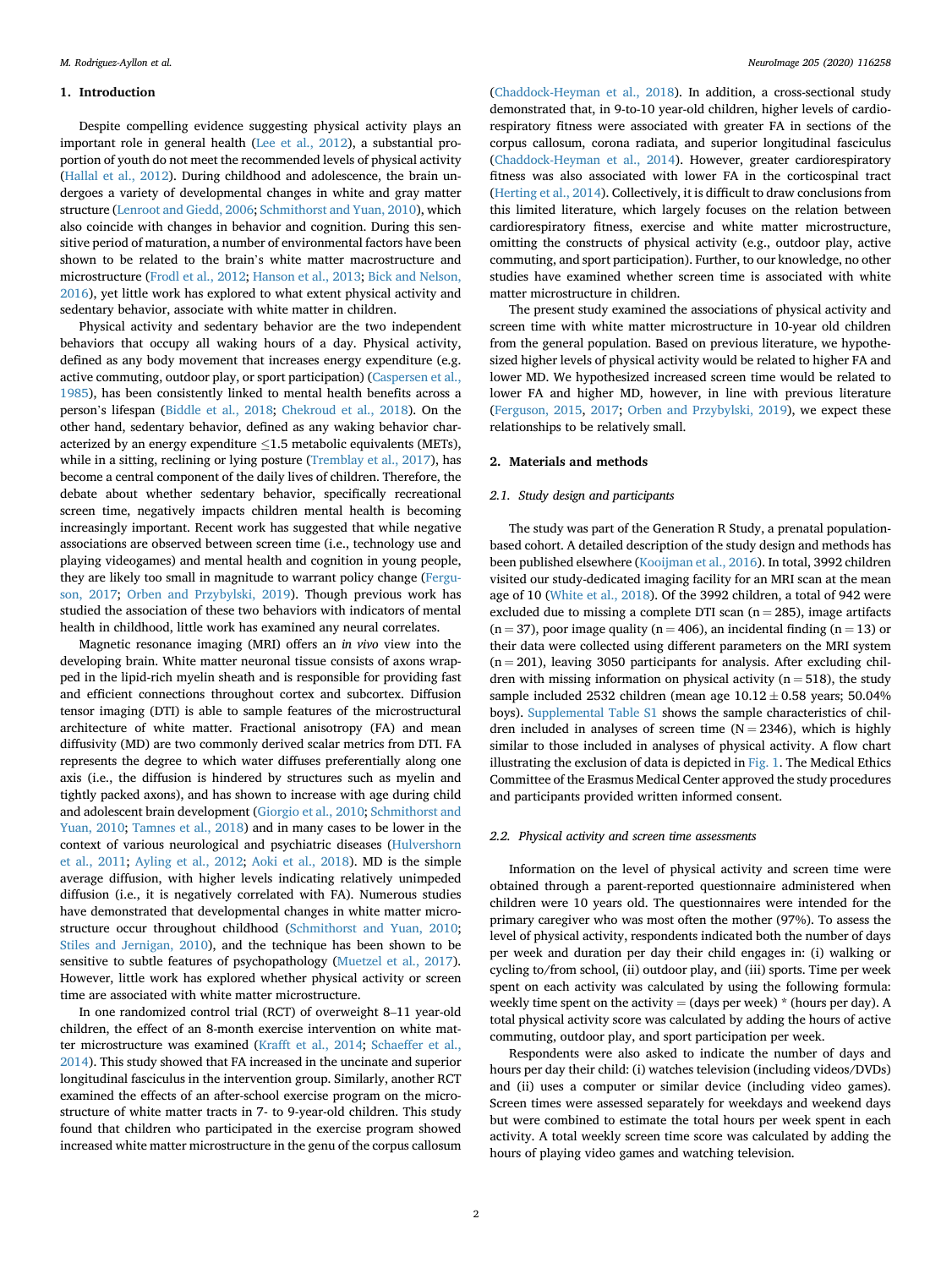#### <span id="page-2-0"></span>2.3. MRI

#### 2.3.1. Image acquisition

MRI data were acquired with a 3 Tesla GE MR-750W system (General Electric, Milwaukee, WI). The DTI sequence consisted of a 35 direction echo planar imaging (EPI) sequence using the following sequence parameters:  $TR = 12,500$  m s,  $TE = 72$  m s, flip angle = 90, matrix =  $120 \times 120$ , FOV = 240 mm  $\times$  240 mm, slice thickness = 2 mm, number of slices = 65 and voxel resolution =  $2 \times 2 \times 2$  mm<sup>3</sup> ([Muetzel](#page-7-0) [et al., 2017](#page-7-0)).

#### 2.3.2. Image preprocessing

Image preprocessing was conducted using the Functional MRI of the Brain's Software Library ([Jenkinson et al., 2012\)](#page-7-0) and the CAMINO toolkit ([Cook et al., 2006\)](#page-7-0) through python interfaces [\(https://fsl.fmrib.ox.ac.uk\)](https://fsl.fmrib.ox.ac.uk) ([Gorgolewski et al., 2011\)](#page-7-0). Images were first adjusted for minor head motion and eddy-current induced artifacts [\(Haselgrove and Moore, 1996;](#page-7-0) [Jenkinson and Smith, 2001\)](#page-7-0). In order to account for rotations applied to the image data [\(Leemans and Jones, 2009](#page-7-0); [Jones and Cercignani, 2010\)](#page-7-0), the resulting transformation matrices were used to rotate the diffusion gradient direction table. Non-brain was removed using the FSL Brain Extraction Tool ([Smith, 2002\)](#page-7-0). The diffusion tensor was fit using the RESTORE method [\(Chang et al., 2005;](#page-7-0) [Cook et al., 2006\)](#page-7-0), and common scalar maps (i.e., FA, MD, Axial diffusivity (AD), radial diffusivity (RD))

were subsequently computed. Fully automated probabilistic tractography was run using a predefined series of seed- and target-masks from the FSL AutoPtx plugin ([De Groot et al., 2015](#page-7-0); [Muetzel et al., 2017\)](#page-7-0). Briefly, following a nonlinear registration of the FA map to standard space (FMRIB58 1 mm), a predefined library of seed, target, and exclusion masks were warped to each individual's native space FA map. FSL'<sup>s</sup> Bayesian Estimation of Diffusion Parameters using Sampling Techniques (BEDPOSTx) and Probtrackx were used to conduct probabilistic fiber tractography, accounting for two fiber orientations [\(Behrens et al.,](#page-6-0) [2003\)](#page-6-0). Resulting connectivity distributions were normalized based on the total number of successful seed-to-target attempts, and were thresholded based on established values to remove voxels with a low probability [\(Muetzel et al., 2017](#page-7-0)). Average DTI scalar metrics were extracted for each tract (see Supplemental Material), with each voxel being weighted by the normalized connectivity value from probabilistic tractography. Global, whole brain estimates of DTI metrics (i.e., FA, MD, RD, AD) were calculated using a confirmatory factor analysis across multiple tracts described in detail elsewhere [\(Muetzel et al., 2017](#page-7-0)).

# 2.3.3. Image quality assurance

Raw image quality was assessed with both an automated software and with a visual inspection ([Muetzel et al., 2017](#page-7-0)). Briefly, slice-wise variations in signal intensity were examined using the DTIprep package ([htt](https://www.nitrc.org/projects/dtiprep) [ps://www.nitrc.org/projects/dtiprep](https://www.nitrc.org/projects/dtiprep)). The sum-of-squares error (SSE)



Fig. 1. Flow chart indication data inclusion/exclusion. Note: Box with dotted lines indicate the sample used in the current studys. QC = quality control, IF = incidental of finding, PA = physical activity,  $ST$  = screen time, MRI = magnetic resonance imaging,  $DTI$  = diffusion tensor imaging.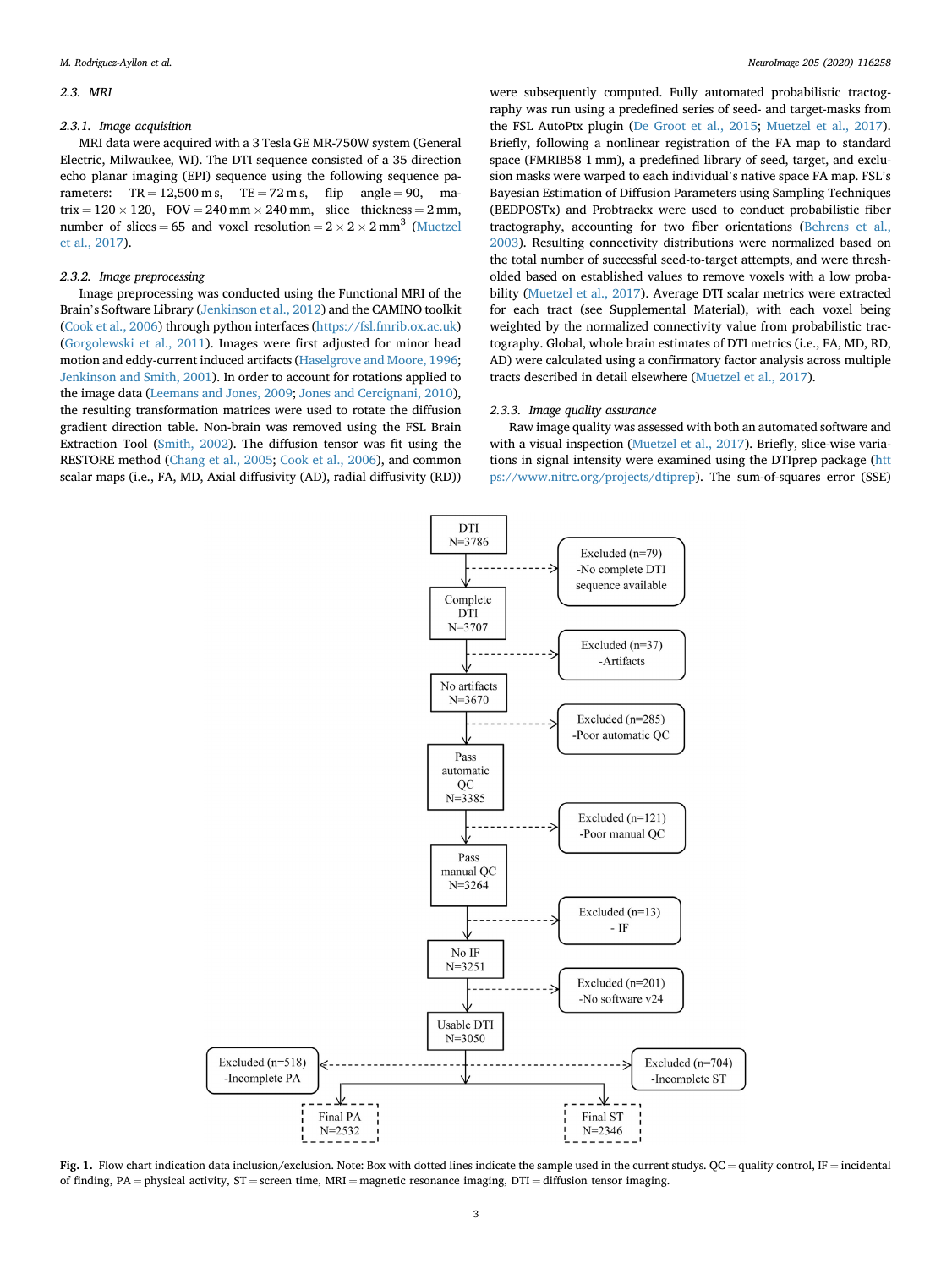maps from the tensor estimation were also calculated and visually inspected for structured noise. Lastly, nonlinear registration to standard space was inspected for accuracy to ensure seed and target masks were properly aligned to native space. Datasets determined to be of insufficient quality for statistical analyses were excluded ( $n = 285$  from automated quality control of slice-wise variation in signal and  $n = 121$  from an additional visual inspection of SSE maps and registration quality). Example images of FA maps from children representative of the sample are presented in the Supplementary Material (see Fig. S1).

# 2.4. Covariates

Age at MRI scanning and sex were included as covariates. Further, maternal education level and ethnicity were assessed by questionnaires. Ethnicity was based on the country of birth of the mother and mother'<sup>s</sup> parents. Maternal education level was defined by the highest completed education and divided into 3 categories ranging from low (from no education to primary school), middle (high school or vocational training) to high education level (from higher vocational education to university). Height and weight were measured at the age of 10 years at the research center and body mass index (BMI) was calculated using standardized scores according to the Dutch reference growth curves [\(https://growtha](https://growthanalyser.org) [nalyser.org](https://growthanalyser.org)) [\(Fredriks et al., 2000](#page-7-0)). A non-verbal intelligence quotient (IQ) was assessed at approximately 6 years of age using the Snijders-Oomen Niet-verbale intelligentie Test- Revisie (SON-R 2.5–7) ([Tellegen et al., 2005](#page-7-0)). Emotional and behavioral problems were assessed at age of 10 years by parent-report using the validated Child Behavior Checklist school-age version (CBCL/6–18) [\(Achenbach and Rescorla,](#page-6-0) [2003\)](#page-6-0). Apart from non-verbal IQ (12%), the percentage of missing values did not exceed 10%.

#### 2.5. Statistical analysis

All analyses were performed using the Statistical Package for Social Sciences (IBM SPSS Statistics for Windows, version 22.0, Armonk, NY, p set at  $< 0.05$ ). Multiple imputation was used to impute missing data of covariates. In total, 10 imputed datasets were created and pooled results are presented. Multiple linear regression analyses were performed with physical activity or screen time measures as independent variables and DTI scalar metrics (i.e., FA, and MD) as dependent variables. Independently, as they provide added information in the interpretation of the underlying white matter microstructure, we also tested the association of physical activity and screen time variables with global RD and global AD. Linear regression analyses were hierarchically adjusted for covariates by creating two models. Model 1 included age at the time of scanning, sex, ethnicity, maternal education, and BMI. Model 2 was additionally adjusted for behavior problems and non-verbal IQ. In order to determine whether the association with white matter microstructure was indeed only global or restricted to a particular set of white matter bundles, associations with FA and MD within individual tracts were also tested if exposures showed an association with global DTI metrics. For tractspecific analyses, false discovery rate (FDR) correction was applied to account for the number of tests performed.

Additionally, a number of sensitivity analyses were run. First, total physical activity and total screen time were entered into the model simultaneously to adjust estimates for one another. Second, we divided the total sample in four subgroups of participants according to their physical activity and screen time levels to compare global FA and MD amongst the groups. Physical activity and screen time groups were defined according to the sample median (high/low physical activity/ screen time). Third, different interaction terms were tested to ascertain whether associations were different across sub-groups of subjects (i.e., sex, parental educational level, ancestral background). Lastly, we tested quadratic and cubic age terms, as well as an age-by-sex interaction term (using a quadratic age term). We also tested quadratic screen time and physical activity term, as well as the interactions between quadratic total physical activity variable and quadratic total screen time variable in association with white matter microstructure.

# 3. Results

Table 1 presents participant demographic characteristics. Differences between physical activity and screen time levels between boys and girls are shown in Table S2. Characteristics of included and excluded participants are shown in Table S3.

# 3.1. Association of physical activity and screen time with global white matter microstructure

Total physical activity was positively associated with global FA  $(\beta = 0.051, 95\% \text{ CI} = (0.010, 0.092), p = 0.016)$  when the model was adjusted for sociodemographic factors. Further, the positive association between physical and global FA remained after additional adjustment for behavior problems and non-verbal IQ ( $\beta = 0.057$ , 95% CI= (0.016, 0.098),  $p = 0.007$ . Results from analyses of global FA and MD are presented in [Table 2,](#page-4-0) and follow-up analyses with global RD and AD to better describe the diffusion profile are presented in Table S4. To determine whether a particular type of physical activity (i.e. active commuting, outdoor play and sport participation) was responsible for the total PA association with global FA, each type of physical activity was examined separately. In the fully adjusted model (model 2), positive associations between outdoor play and global FA (β = 0.041, 95% CI = (0.000, 0.083),  $p = 0.047$ ) and between sport participation and global FA were observed  $(\beta = 0.053, 95\% \text{ CI} = (0.010, 0.096), p = 0.015).$ 

Total physical activity was inversely associated with global MD  $(\beta = -0.079, 95\% \text{ CI} = (-0.119, -0.038), p < 0.001)$  when the model was adjusted for sociodemographic covariates (model 1). After, additional adjustment for behavioral problems and non-verbal IQ the association remained similar (model 2) ( $\beta = -0.079$ , 95% CI= (-0.120,  $-0.038$ ), p < 0.001). Each type of physical activity was examined separately to determine whether all or a subset of activities were responsible for the associations with total physical activity. In the fully adjusted

| Table 1 |                         |
|---------|-------------------------|
|         | Sample characteristics. |

|                                   | N    | $Mean\%$ |       | SD    |
|-----------------------------------|------|----------|-------|-------|
| Sex                               |      |          |       |       |
| Boys,%                            | 1267 | 50.04    |       |       |
| Age at MRI assessment, years      | 2532 | 10.12    |       | 0.58  |
| Age at CBCL assessment, years     | 2495 | 9.71     |       | 0.28  |
| Ethnicity, %                      |      |          |       |       |
| Dutch                             | 1671 | 66.63    |       |       |
| Other Western                     | 213  | 8.49     |       |       |
| Non-Western                       | 624  | 24.88    |       |       |
| BMI, $\text{kg/m}^2$              | 2526 | 17.36    |       | 2.50  |
| Behavior problems, sum score CBCL | 2475 | 16.76    |       | 14.63 |
| Non-verbal IQ, sum score SON-R    | 2218 | 104.32   |       | 14.59 |
| Maternal education,%              |      |          |       |       |
| Low                               | 187  | 8.06     |       |       |
| Medium                            | 618  | 26.65    |       |       |
| High                              | 1514 | 65.29    |       |       |
| Exposures characteristics         |      |          |       |       |
| Total physical activity, h/w      | 2532 | 9.06     | 5.10  |       |
| Total screen time, h/w            | 2346 | 17.10    | 11.63 |       |

\*Note: 86 participants had no data on physical activity but they were included in analyses of screen time.  $MRI$  = magnetic resonance imaging, CBCL= Child Behavior Checklist school-age, BMI= Body mass index,  $IQ =$  intelligence quotient, SON-R= the Snijders-Oomen Niet-verbale intelligentie Test- Revisie, h/w  $h =$  hours per week. Total physical activity  $=$  hours of active commuting, outdoor play, and sport participation per week. Total screen time  $=$  hours of computer time, playing video games, and watching television. Maternal education level was defined by the highest completed education and divided into three categories ranging from low (from no education to primary school), middle (high school or vocational training) to high education level (from higher vocational education to university).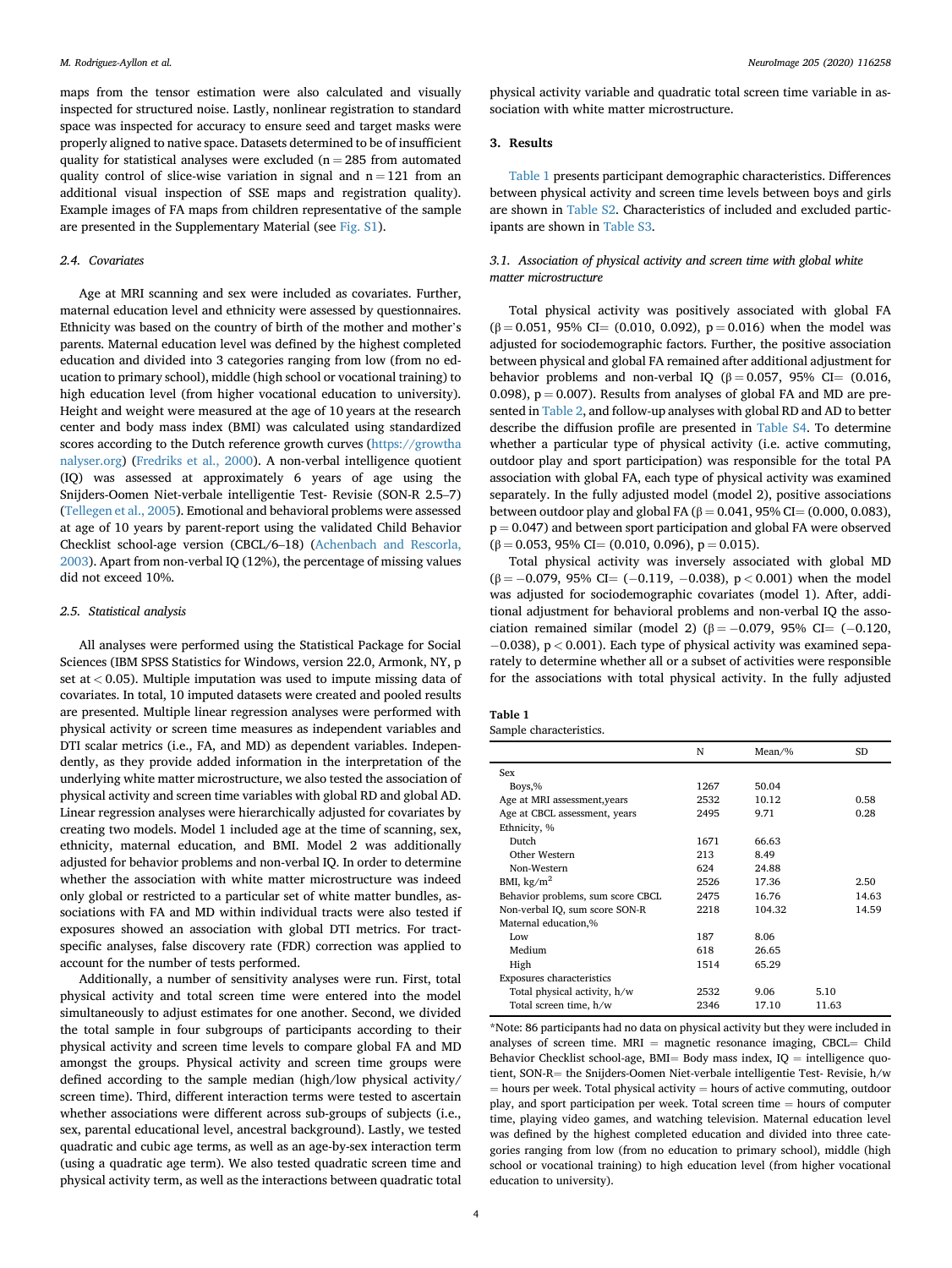#### <span id="page-4-0"></span>Table 2

Association between physical activity and screen time with global fractional anisotropy and mean diffusivity.

|                                  | Fractional anisotropy |                    |         |          |                    |         |  |  |  |
|----------------------------------|-----------------------|--------------------|---------|----------|--------------------|---------|--|--|--|
|                                  | Model 1               |                    |         | Model 2  |                    |         |  |  |  |
|                                  | β                     | 95% CI             | p       | β        | <b>CI</b>          | p       |  |  |  |
| Physical activity ( $n = 2532$ ) |                       |                    |         |          |                    |         |  |  |  |
| Total physical activity, h/w     | 0.051                 | (0.010, 0.092)     | 0.016   | 0.057    | (0.016, 0.098)     | 0.007   |  |  |  |
| Active commuting, h/w            | 0.021                 | $(-0.020, 0.062)$  | 0.325   | 0.023    | $(-0.018, 0.064)$  | 0.272   |  |  |  |
| Outdoor play, h/w                | 0.035                 | $(-0.006, 0.076)$  | 0.093   | 0.041    | (0.000, 0.083)     | 0.047   |  |  |  |
| Sport participation, h/w         | 0.052                 | (0.009, 0.094)     | 0.017   | 0.053    | (0.010, 0.096)     | 0.015   |  |  |  |
| Screen time $(n = 2346)$         |                       |                    |         |          |                    |         |  |  |  |
| Total screen time, h/w           | $-0.021$              | $(-0.065, 0.023)$  | 0.347   | $-0.010$ | $(-0.054, 0.035)$  | 0.668   |  |  |  |
| Playing computer games, h/w      | $-0.003$              | $(-0.045, 0.039)$  | 0.880   | 0.000    | $(-0.041, 0.042)$  | 0.985   |  |  |  |
| Watching television, h/w         | $-0.028$              | $(-0.073, 0.017)$  | 0.219   | $-0.014$ | $(-0.060, 0.031)$  | 0.532   |  |  |  |
|                                  | Mean diffusivity      |                    |         |          |                    |         |  |  |  |
|                                  | Model 1               |                    |         |          | Model 2            |         |  |  |  |
|                                  | β                     | 95% CI             | p       | β        | CI                 | P       |  |  |  |
| Physical activity ( $n = 2532$ ) |                       |                    |         |          |                    |         |  |  |  |
| Total physical activity, h/w     | $-0.079$              | $(-0.119, -0.038)$ | < 0.001 | $-0.079$ | $(-0.120, -0.038)$ | < 0.001 |  |  |  |
| Active commuting, h/w            | $-0.005$              | $(-0.045, 0.036)$  | 0.821   | $-0.005$ | $(-0.046, 0.036)$  | 0.812   |  |  |  |
| Outdoor play, h/w                | $-0.073$              | $(-0.114, -0.032)$ | < 0.001 | $-0.074$ | $(-0.114, -0.033)$ | < 0.001 |  |  |  |
| Sport participation, h/w         | $-0.043$              | $(-0.086, -0.001)$ | 0.045   | $-0.043$ | $(-0.086, 0.000)$  | 0.049   |  |  |  |
| Screen time $(n = 2346)$         |                       |                    |         |          |                    |         |  |  |  |
| Total screen time, h/w           | $-0.028$              | $(-0.072, 0.015)$  | 0.203   | $-0.031$ | $(-0.075, 0.013)$  | 0.170   |  |  |  |
| Playing computer games, h/w      | $-0.024$              | $(-0.066, 0.017)$  | 0.250   | $-0.026$ | $(-0.067, 0.016)$  | 0.230   |  |  |  |
| Watching television, h/w         | $-0.022$              | $(-0.067, 0.022)$  | 0.325   | $-0.025$ | $(-0.070, 0.020)$  | 0.280   |  |  |  |

\*Note: Model 1 was adjusted for sex, age at the time of scanning, ancestral background, body mass index and maternal education. Model 2 was additionally adjusted for emotional and behavior problems and non-verbal intelligence quotient.  $h/w =$  hours per week.

model (model 2), outdoor play and sport participation were inversely associated with MD ( $\beta = -0.074$ , 95% CI= (-0.114, -0.033), p < 0.001;  $\beta = -0.043$ , 95% CI= (-0.086, 0.000), p = 0.049, respectively). In order to better describe these associations with FA and MD, further analyses explored which underlying diffusivity metrics (i.e., RD and/or AD) were associated with physical activity. Both RD and AD were significantly associated with total physical activity ( $β = -0.079$ , 95% CI= (-0.120,  $-0.039$ ,  $p < 0.001$ ;  $\beta = -0.054$ , 95% CI= (-0.094, 0.014),  $p = 0.008$ , respectively).

No association was found between individual or aggregate screen time variables and global DTI metrics (all  $p > 0.05$ ) (Table 2).

# 3.2. Association between physical activity, screen time and tract-specific FA and MD

Associations between total physical activity and tract-specific FA and MD are shown in Table S5. Briefly, no association was found between total physical activity and FA within individual tracts when significance levels were adjusted for multiple testing. However, total physical activity was associated with MD in nearly all tracts when adjusted for multiple comparisons. [Fig. 2](#page-5-0) graphically represents the significant negative associations between total physical activity and MD across individual tracts.

Lastly, exploratory analyses testing the association between total screen time and tract-specific FA and MD are shown in Table S6.

# 3.3. Sensitivity analyses

Results remained similar when models for physical activity and global white matter microstructure were additionally adjusted for total screen time, suggesting that physical activity is positively associated with white matter microstructure, independent of total screen time (Table S7). Screen time was still unrelated to global DTI metrics after additional adjustment for total physical activity (Table S7).

Next, when categorically subdividing the sample based on physical activity and screen time levels (e.g., high screen time, low physical activity), the subgroup with high physical activity ( $>8.4$  h/week) and high screen time (>14.8 h/week seem) showed lower MD compared to the

rest of subgroups (Fig. S2 and Fig. S3, respectively).

Then, different interaction terms were tested to ascertain whether associations were different across sub-groups of subjects. The association between physical activity and white matter microstructure was consistent across parents' education categories. Similarly, no interaction between sex or ethnicity and physical activity was observed.

Lastly, we have included into the model nonlinear age terms, specifically a quadratic age term (Table S8) and also included a cubic age term and results remain highly similar (Table S9). We also tested age-bysex interaction effects with these variables (i.e., age<sup>2</sup> and age<sup>3</sup>) and the interaction term was not significant (all  $P > 0.470$ ). Importantly, the model estimates for the association with physical activity and screen time also remained highly similar. Finally, nonlinear screen time and physical activity terms were not associated with FA or MD (See Supplemental Material).

# 4. Discussion

Using neuroimaging data from over 2500 children, we found that physical activity is associated with white matter microstructure, specifically outdoor play and sport participation time. On the other hand, no association was observed between screen time and white matter microstructure. In the context of the literature, this study expands upon the compelling evidence of general health benefits of physical activity by demonstrating a new association with white matter microstructure in children.

Previous work on typical brain development has shown a positive association between FA and age, as well as a negative association with MD ([Barnea-Goraly et al., 2005](#page-6-0); [Eluvathingal et al., 2007;](#page-7-0) [Asato et al.,](#page-6-0) [2010;](#page-6-0) [Giorgio et al., 2010](#page-7-0); [Schmithorst and Yuan, 2010](#page-7-0); [Brouwer et al.,](#page-6-0) [2012;](#page-6-0) [Tamnes et al., 2018\)](#page-7-0). Further, a similar pattern of association has been shown with cognitive function, where white matter microstructure is associated with better neuropsychological performance [\(Muetzel et al.,](#page-7-0) [2015\)](#page-7-0). Within this context, the positive link between physical activity and white matter microstructure shown in the present study could explain the improvements observed in cognition ([Hillman et al., 2008,](#page-7-0) [2015\)](#page-7-0). Importantly, specific aspects of physical activity, namely outdoor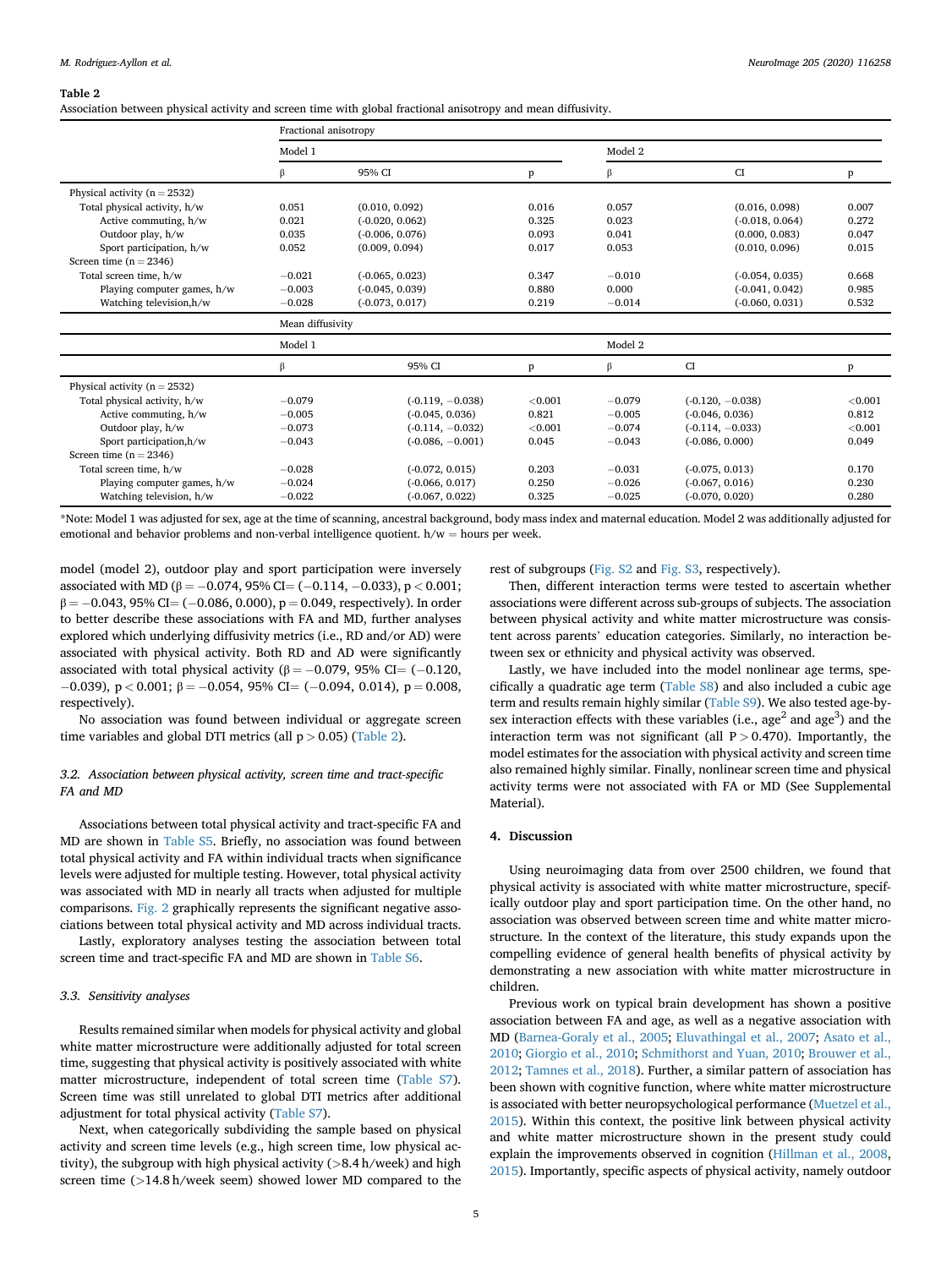<span id="page-5-0"></span>

Fig. 2. Association between total physical activity and tract-specific MD. Colour bar represents standardized beta coefficients with lighter blue referring to negative association. Lighter blue referring to stronger association between total physical activity and MD. Corticospinal tract (CST), acoustic radiation (AR), anterior thalamic radiation (ATR), superior longitudinal fasciculus (SLF), inferior longitudinal fasciculus (ILF), inferior fronto-occipital fasciculus (IFOF), uncinate fasciculus (UNC), cingulate gyrus part of cingulum (CGC), hippocampal part of the cingulum (CGH), forceps minor (FMI), and superior thalamic radiations (STR).

play and sport participation, were associated with white matter microstructure. The association between physical activity and white matter microstructure has not been studied previously, which hampers further comparisons with similar studies. Nonetheless, this work compliments previous studies focused on the association between cardiorespiratory fitness and exercise with white matter microstructure. For instance, previous studies demonstrated that, in 9-to-10 year-old children, higher levels of cardiorespiratory fitness were associated with higher FA in sections of the corpus callosum, corona radiata, and superior longitudinal fasciculus [\(Chaddock-Heyman et al., 2014](#page-6-0)). In contrast, adolescents with better cardiorespiratory fitness showed greater number of streamlines, especially in the corticospinal tract and forceps minor [\(Herting et al.,](#page-7-0) [2014\)](#page-7-0), but also lower FA in the corticospinal tract ([Herting et al., 2014\)](#page-7-0). Additionally, an 8-month exercise intervention showed increased FA in sections of the uncinate fasciculus and superior longitudinal fasciculus in overweight children in the exercise group when compared to controls ([Krafft et al., 2014;](#page-7-0) [Schaeffer et al., 2014](#page-7-0)). Moreover, an 9-month exercise intervention showed increased white matter microstructure in the genu of the corpus callosum in 7- to 9-year-old children in the exercise group when compared to controls [\(Chaddock-Heyman et al., 2018\)](#page-6-0).

In the present study, no association was found between active

commuting and white matter microstructure. Previous work has also shown that active commuting was not associated with cognitive performance in children [\(Van Dijk et al., 2014](#page-7-0)). Thus, results are in line with an increasing literature suggesting that increases in cognitive functioning in childhood due to physical activity are most clearly observed in tasks that involve executive functioning (e.g., sport participation) ([Tomporowski](#page-7-0) [et al., 2008](#page-7-0)).

Previous work has demonstrated that increased levels of physical activity might improve cerebral blood flow [\(Hillman et al., 2008\)](#page-7-0), and DTI has proven to be sensitive to white matter microstructural changes that may result from cardio- and neuro-vascular risk factors [\(Lee et al.,](#page-7-0) [2009;](#page-7-0) [Shefer et al., 2013\)](#page-7-0). A possible physiological mechanism could be the positive influence physical activity has on cardio-metabolic risk factors, such as insulin resistance, blood lipids, blood pressure and inflammatory proteins [\(Eisenmann, 2004](#page-7-0)). Moreover, previous literature showed higher levels physical activity are associated with better mental health in children ([Biddle and Asare, 2011](#page-6-0); [Biddle et al., 2018](#page-6-0)). As childhood is a period where many physiological and psychological changes occur, public health advocation for novel approaches to increasing physical activity in children could be useful for improved (neuro) physiological and psychological health. In this line, a recent large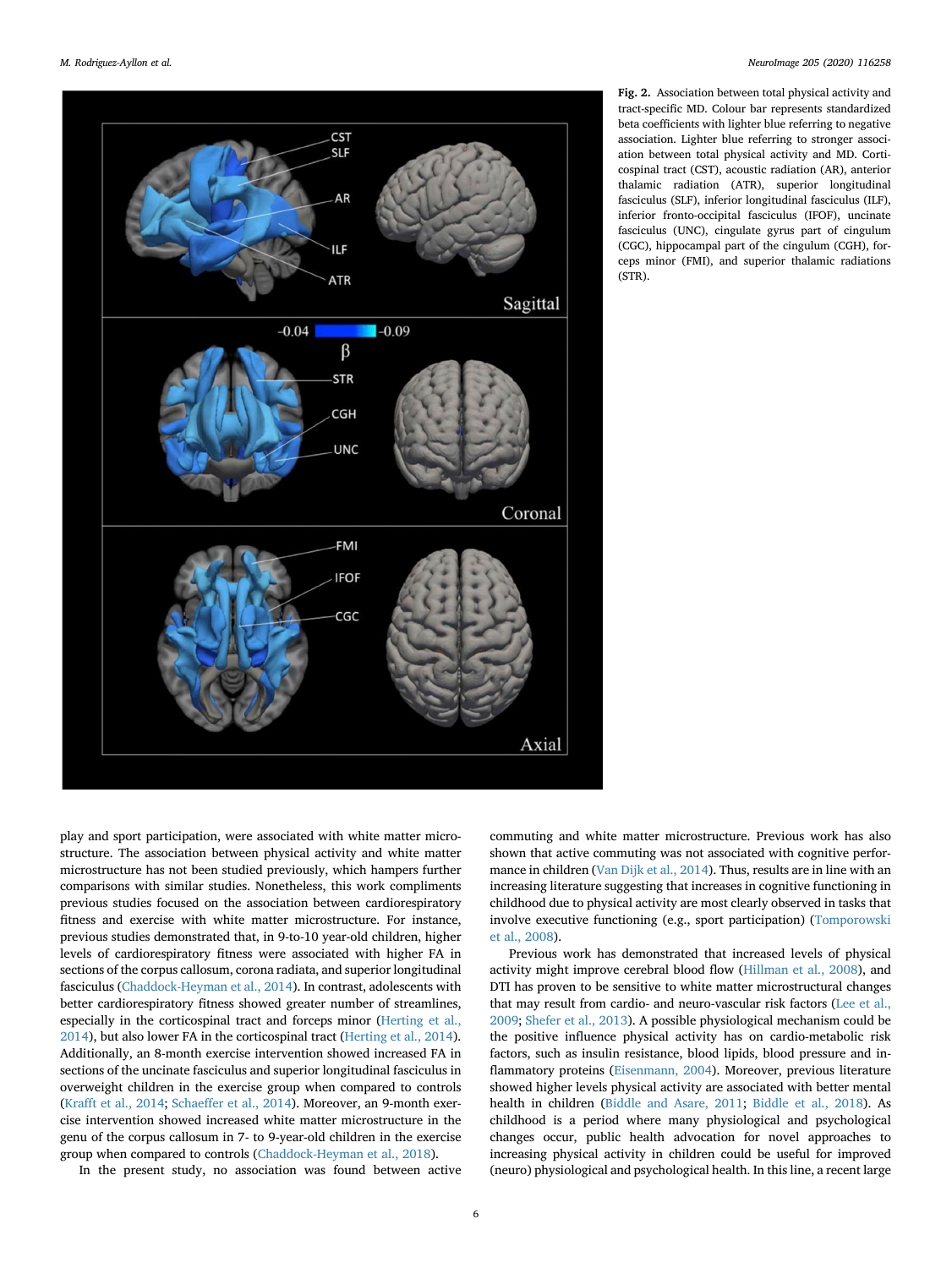<span id="page-6-0"></span>study of physical activity and cognition showed higher levels of physical activity were associated with better global cognition ([Walsh et al., 2018\)](#page-7-0). Our results suggest that these improvements in cognition could be facilitated by better underlying white matter microstructure.

Another important finding was that screen time was not associated with white matter microstructure. To the best of our knowledge, this is the first study to examine the association between screen time and white matter microstructure in children. These results further support the work from Ferguson et al. and Orben et al. ([Ferguson, 2017;](#page-7-0) [Orben and Przy](#page-7-0)[bylski, 2019](#page-7-0)) who showed that the relationship between screen time and different mental health outcomes (e.g., externalizing problems, internalizing problems and academic performance) was null or very small. Overall, the association between screen time and mental health are likely nonlinear, and moderate engagement in certain screen time activities may not lead to behavioral or emotional problems [\(Ferguson, 2017\)](#page-7-0). For instance, previous research found that meeting the 2 h or less recreational screen time per day recommendations was associated with superior global cognition [\(Walsh et al., 2018](#page-7-0)). In contrast, frequent weekly use of video games was associated with conduct problems, as well as, increased levels of television viewing were negatively associated with neurocognitive development of children ([Takeuchi et al., 2015](#page-7-0)). In addition to these discrepancies in the literature, advances in technology (e.g., availability of hand-held media devices, and social media) compared to the construct of purely passive television viewing, further underscore the importance of maintaining well-characterized measures of screen time, as differing amounts/types of screen time could influence the brain differently. Interestingly, associations between physical activity and white matter remained after adjusting for levels of screen time. Thus, though purely speculative, the benefits of physical activity may not be negatively influenced by playing computer games and watching television moderately, which has been reported previously for other general cardiometabolic outcomes ([Rezende et al., 2014](#page-7-0)).

Key strengths of the current study are the large sample size, and incorporation of population-based neuroimaging. The nature and size of the cohort allocates us with the data and power to adjust for multiple confounding factors. Further, the population-based sampling offers increased generalizability of the findings compared to previous studies. However, several limitations require discussion. First, this is a crosssectional study, limiting inferences about causality and directionality to any of the associated factors. Further, though residual confounding remains a possibility, effect estimates were not substantially changed after adjusting for a number of potential confounding factors. Future work should consider other environmental confounders including wellcharacterized measures of socioeconomic status. Second, physical activity and screen time levels were assessed by parental-reported questionnaires, lending to the possibility of under- or overestimations of the behaviors. Therefore, objective measures such as accelerometry and experience sampling should be utilized in future studies. Lastly, the effect sizes for the association between physical activity and white matter microstructure are relatively small. However, similar effect sizes are observed in structure-function associations with cognition and white matter microstructure [\(Muetzel et al., 2015\)](#page-7-0), and the clinical relevance of such effect sizes in the context of DTI has yet to be formally evaluated.

# 5. Conclusion

This study demonstrates that higher levels of physical activity are associated with greater white matter microstructure in children ages 9 to-10 years old from the general population. No association was observed between screen time and white matter microstructure. Future work should continue to explore longitudinal data in order to more concretely decipher the temporality of the associations, so that educational and health institutions can consider whether to promote physical activity during childhood as a potential (modifiable) protective factor in the context of brain health.

#### Funding

This study was supported by the Sophia Foundation (S18-20 awarded to RM) and Netherlands Organization for Health Research and Development (ZonMw) (project 016.VICI.170.200, awarded to HT and TOP 91211021, awarded to TW). Supercomputing resources were supported by the Netherlands Organization for Scientific Research (Exacte Wetenschappen) and SURFsara (Cartesius Compute Cluster, [www.surfsara.nl\)](https://www.surfsara.nl). The Generation R Study is conducted by the Erasmus Medical Center in close collaboration with the School of Law and the Faculty of Social Sciences of the Erasmus University Rotterdam, the Municipal Health Service Rotterdam area, and the Stichting Trombosedienst en Artsenlaboratorium Rijnmond. The general design of the Generation R Study was made possible by financial support from the Erasmus Medical Center, Rotterdam, ZonMw, the Netherlands Organization for Scientific Research, and the Ministry of Health, Welfare, and Sport. The authors gratefully acknowledge the contributions of the participating children and parents, general practitioners, hospitals, midwives, and pharmacies in Rotterdam. MRA received a scholarship from the University of Granada from the PhD International Mobility Program for a brief stay in the Erasmus Medical Centre in Rotterdam (The Netherlands). IEC is supported by a grant from the Alicia Koplowitz Foundation. This work is part of the María Rodriguez-Ayllon Ph.D. Thesis conducted in the Biomedicine Doctoral Studies of the University of Granada, Spain.

#### Acknowledgments

The authors thank children and parents who participated in this study. The authors report no biomedical financial interests or potential conflicts of interest.

#### Appendix A. Supplementary data

Supplementary data to this article can be found online at [https://doi.](https://doi.org/10.1016/j.neuroimage.2019.116258) [org/10.1016/j.neuroimage.2019.116258.](https://doi.org/10.1016/j.neuroimage.2019.116258)

#### References

[Achenback, T.M., Rescorla, L a, 2003. Reliability, internal consistency, cross-informant](http://refhub.elsevier.com/S1053-8119(19)30849-3/sref1) [agreement, and stability. Man. ASEBA Sch. Age Forms Pro](http://refhub.elsevier.com/S1053-8119(19)30849-3/sref1)files 99– [107.](http://refhub.elsevier.com/S1053-8119(19)30849-3/sref1)

- [Aoki, Y., Cortese, S., Castellanos, F.X., 2018. Research Review: diffusion tensor imaging](http://refhub.elsevier.com/S1053-8119(19)30849-3/sref2) studies of attention-defi[cit/hyperactivity disorder: meta-analyses and re](http://refhub.elsevier.com/S1053-8119(19)30849-3/sref2)flections on [head motion. J. Child Psychol. Psychiatry 59, 193](http://refhub.elsevier.com/S1053-8119(19)30849-3/sref2)–[202](http://refhub.elsevier.com/S1053-8119(19)30849-3/sref2).
- [Asato, M.R., Terwilliger, R., Woo, J., Luna, B., 2010. White matter development in](http://refhub.elsevier.com/S1053-8119(19)30849-3/sref3) [adolescence: a DTI study. Cerebr. Cortex 20, 2122](http://refhub.elsevier.com/S1053-8119(19)30849-3/sref3)–[2131](http://refhub.elsevier.com/S1053-8119(19)30849-3/sref3).
- [Ayling, E., Aghajani, M., Fouche, J.P., Van Der Wee, N., 2012. Diffusion tensor imaging in](http://refhub.elsevier.com/S1053-8119(19)30849-3/sref4) [anxiety disorders. Curr. Psychiatr. Rep. 14, 197](http://refhub.elsevier.com/S1053-8119(19)30849-3/sref4)–[202](http://refhub.elsevier.com/S1053-8119(19)30849-3/sref4).
- [Barnea-Goraly, N., Menon, V., Eckert, M., Tamm, L., Bammer, R., Karchemskiy, A., et al.,](http://refhub.elsevier.com/S1053-8119(19)30849-3/sref5) [2005. White matter development during childhood and adolescence: a cross-sectional](http://refhub.elsevier.com/S1053-8119(19)30849-3/sref5) [diffusion tensor imaging study. Cerebr. Cortex 15, 1848](http://refhub.elsevier.com/S1053-8119(19)30849-3/sref5)–[1854.](http://refhub.elsevier.com/S1053-8119(19)30849-3/sref5)
- [Behrens, T.E.J., Woolrich, M.W., Jenkinson, M., Johansen-Berg, H., Nunes, R.G., Clare, S.,](http://refhub.elsevier.com/S1053-8119(19)30849-3/sref6) [et al., 2003. Characterization and propagation of uncertainty in diffusion-weighted](http://refhub.elsevier.com/S1053-8119(19)30849-3/sref6) [MR imaging. Magn. Reson. Med. 50, 1077](http://refhub.elsevier.com/S1053-8119(19)30849-3/sref6)–[1088](http://refhub.elsevier.com/S1053-8119(19)30849-3/sref6).
- [Bick, J., Nelson, C.A., 2016. Early adverse experiences and the developing brain.](http://refhub.elsevier.com/S1053-8119(19)30849-3/sref7) [Neuropsychopharmacology 41, 177](http://refhub.elsevier.com/S1053-8119(19)30849-3/sref7)–[196.](http://refhub.elsevier.com/S1053-8119(19)30849-3/sref7)
- [Biddle, S.J.H., Asare, M., 2011. Physical activity and mental health in children and](http://refhub.elsevier.com/S1053-8119(19)30849-3/sref8) [adolescents: a review of reviews. Br. J. Sports Med. 45, 886](http://refhub.elsevier.com/S1053-8119(19)30849-3/sref8)–[895](http://refhub.elsevier.com/S1053-8119(19)30849-3/sref8).
- [Biddle, S.J.H., Ciaccioni, S., Thomas, G., Vergeer, I., 2018. Physical activity and mental](http://refhub.elsevier.com/S1053-8119(19)30849-3/sref9) [health in children and adolescents: an updated review of reviews and an analysis of](http://refhub.elsevier.com/S1053-8119(19)30849-3/sref9) [causality. Psychol. Sport Exerc. 1](http://refhub.elsevier.com/S1053-8119(19)30849-3/sref9)–[10](http://refhub.elsevier.com/S1053-8119(19)30849-3/sref9).
- [Brouwer, R.M., Mandl, R.C.W., Schnack, H.G., Soelen, ILC va, Baal, GC van, Peper, J.S.,](http://refhub.elsevier.com/S1053-8119(19)30849-3/sref10) [et al., 2012. White matter development in early puberty: a longitudinal volumetric](http://refhub.elsevier.com/S1053-8119(19)30849-3/sref10) [and diffusion tensor imaging twin study. PLoS One 7, e32316.](http://refhub.elsevier.com/S1053-8119(19)30849-3/sref10)
- [Caspersen, C.J., Powell, K.E., Christenson, G.M., 1985. Physical activity, exercise, and](http://refhub.elsevier.com/S1053-8119(19)30849-3/sref11) physical fitness: defi[nitions and distinctions for health-related research. Public Health](http://refhub.elsevier.com/S1053-8119(19)30849-3/sref11) [Rep. 100, 126](http://refhub.elsevier.com/S1053-8119(19)30849-3/sref11)–[131.](http://refhub.elsevier.com/S1053-8119(19)30849-3/sref11)
- [Chaddock-Heyman, L., Erickson, K.I., Holtrop, J.L., Voss, M.W., Pontifex, M.B.,](http://refhub.elsevier.com/S1053-8119(19)30849-3/sref12) Raine, L.B., et al., 2014. Aerobic fi[tness is associated with greater white matter](http://refhub.elsevier.com/S1053-8119(19)30849-3/sref12) [integrity in children. Front. Hum. Neurosci. 8, 584](http://refhub.elsevier.com/S1053-8119(19)30849-3/sref12).
- [Chaddock-Heyman, L., Erickson, K.I., Kienzler, C., Drollette, E., Raine, L., Kao, S.-C., et al.,](http://refhub.elsevier.com/S1053-8119(19)30849-3/sref13) [2018. Physical activity increases white matter microstructure in children. Front.](http://refhub.elsevier.com/S1053-8119(19)30849-3/sref13) [Neurosci. 12, 950.](http://refhub.elsevier.com/S1053-8119(19)30849-3/sref13)